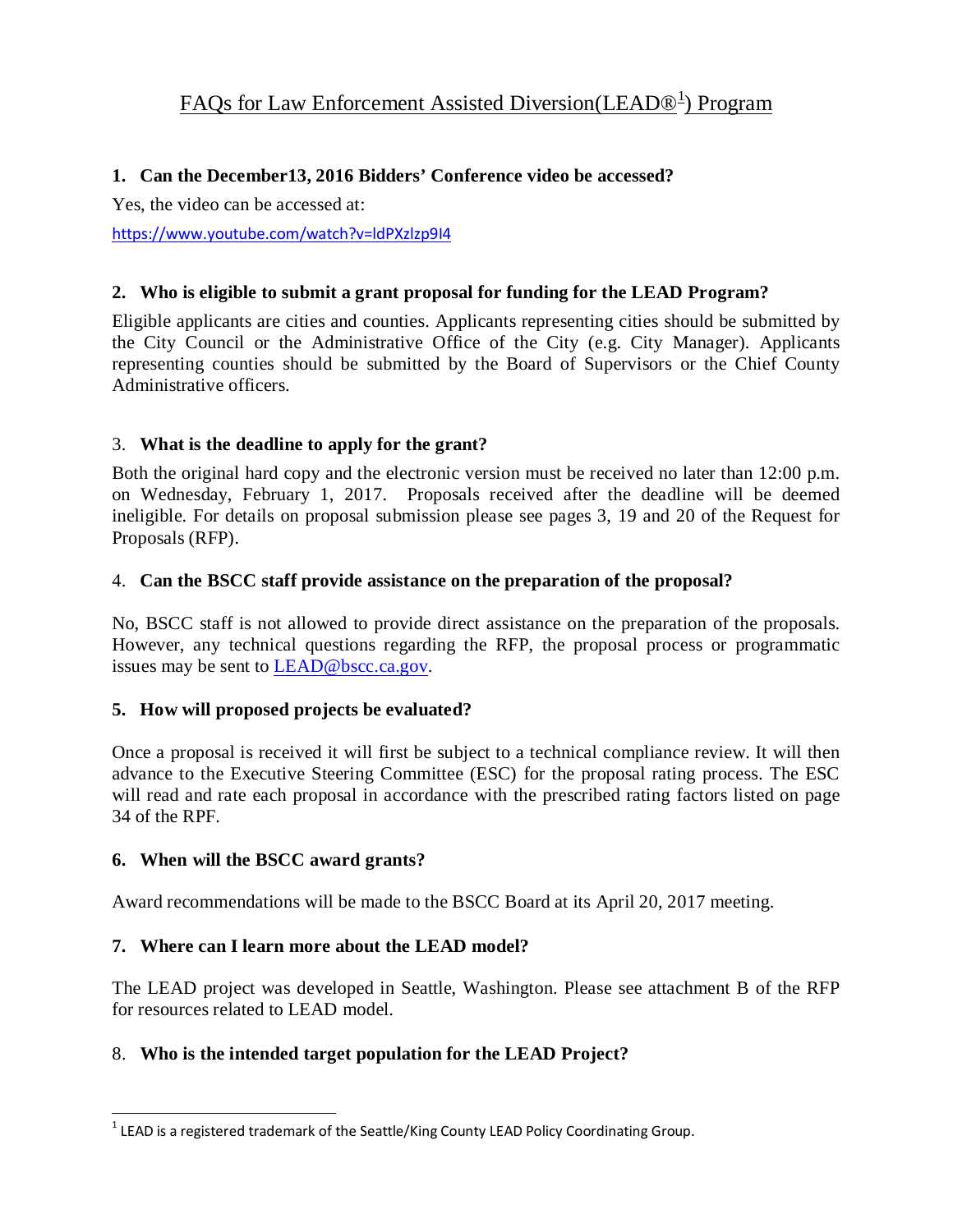The target populations are adults at risk for low-level controlled substance-related offenses and prostitution, and are frequently contacted by law enforcement. Please see pages 10 and 11 in the RFP for details about eligible criteria for referral into the program.

# 9. **What is the project period?**

The project period is from April 21, 2017 to June 30, 2019.

## **10. How much funding can an agency apply for?**

Applicants are encouraged to request only the amount of funds need to support proposals. Each applicant may request up to a maximum of \$5,900,000.

### **11. Is there a match requirement in funding?**

Yes, funding for the LEAD Program requires a minimum 10% cash match. Cash match is income from a source other than grant funds that is budgeted for the project.

### **12. Can LEAD Programfunds be used as match for another grant?**

No, the LEAD Programmay not be used as a match for another grant.

### **13. What is the duration of time the b**u**dget proposal must encompass?**

Budget proposals must encompass the project period: April 21, 2017 through June 30, 2019.

#### **14. How will the program data be evaluated?**

Like the Seattle model, the California LEAD program evaluation will use a control group in which the outcomes for participants in the program are compared to outcomes in a control group, which does not receive services. The BSCC has contracted with California State University, Long Beach (CSULB) to evaluate the grant programs and prepare a report that will go to the Legislature and Governor by January 1, 2020. Grantees will be required to provide all data, meet established timelines and cooperate fully with the CSULB evaluators.

#### **15. Will technical assistance be provided?**

Yes, Grantees will be provided with technical assistance and training from the LEAD National Support Bureau. Technical assistance will be provided throughout the project period through a contact between the BSCC and the LEAD National Bureau. Contact information will be provided at the time of award.

### **16. Should I budget additional funding to support technical assistance beyond the scope provided through the contract between BSCC and the LEAD National Bureau?**

The technical assistance provided through the contract between the BSCC and the LEAD National Bureau is intended to adequately support up to three grantees throughout the duration of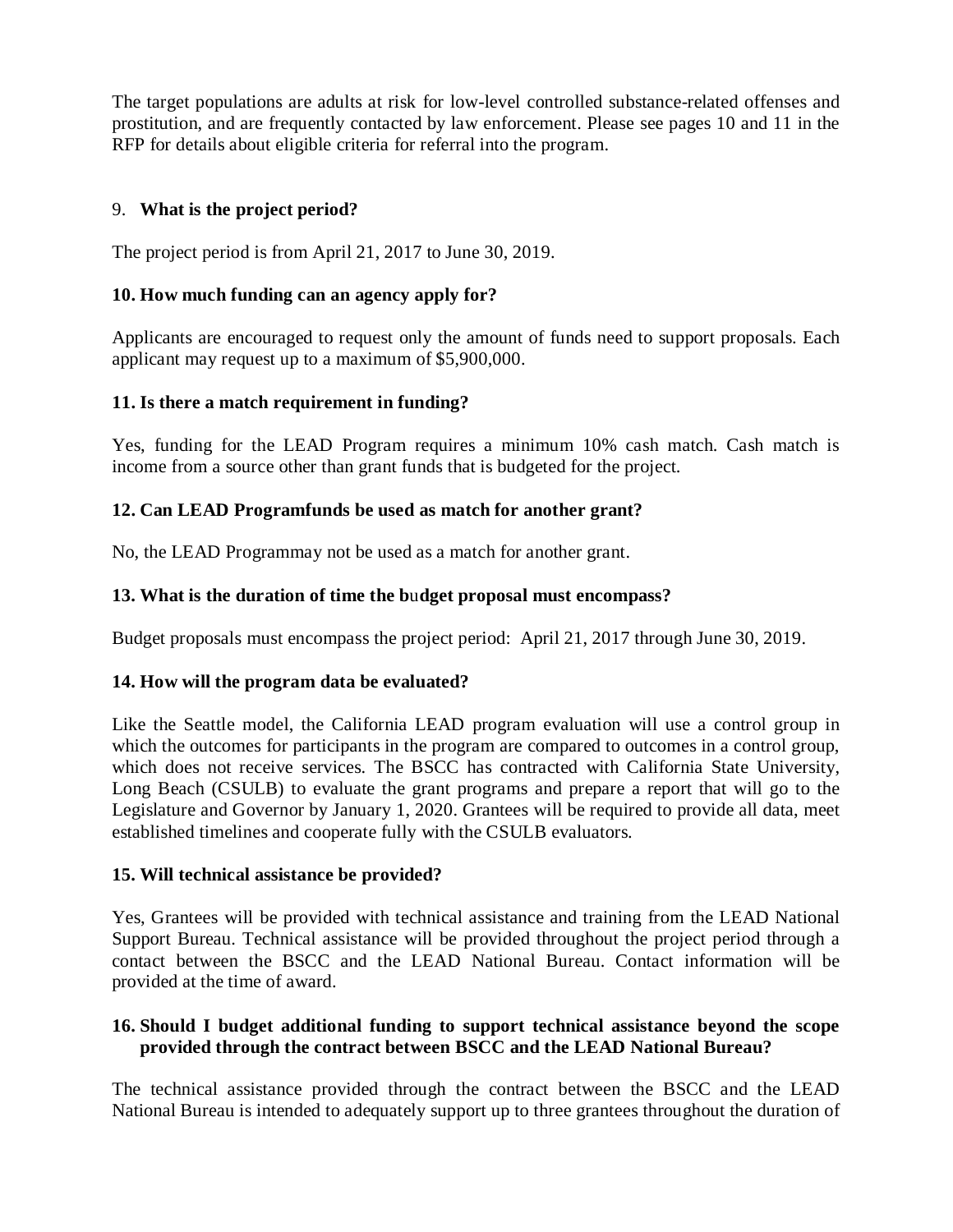the project. The RFP is silent on the issue of budgeting for additional technical assistance. If an applicant believes additional assistance is required,the applicant may make a case for this in their proposal.

# **17. What is a Governing Board Resolution?**

A Governing Board Resolution is a signed document that contains fourminimum assurances. A signed resolution is not required at the time of proposal submission. However, funds will not be disbursed until BSCC receives a signed resolution. A template is provided in Attachment H of the RFP.

### **18. Can applicants make non-substantive technical changes after the submission date?**

If the BSCC identifies technical deficiencies, the BSCC will provide an opportunity for applicants to correct the deficiencies. Applicants will be notified no later than February 8, 2017 of any non-substantive changes that are required. Applicants must resubmit proposals with these modifications no later than 5:00 p.m. on Wednesday, February 15, 2017. For more information on technical compliance, please see page 17 of the RFP and Attachment J.

# **19. Must an applicant submit a letter of intent?**

The LEAD proposal does not require a letter of intent. There are however, "Statements of Intent" associated with a Memorandum of Understanding (MOU) which is part of the application process. Page 8 of the RFP states, "More extensive than the traditional Memorandum of Understanding, the MOU between partnering agencies for the LEAD Program must include a description of how the partners collectively identifies the need for the project as well as an individualized Statement of Intent from each partner that outlines their level of participation in the project, responsibilities to the project (policy and/or operational), resources they will contribute, and their agreement to work with the independent evaluator, including in collecting and sharing data".

## **20. Is the basis for a participant remaining in the LEAD Program dependent upon continued progress with their individual intervention plan or operational meeting discussions or both?**

No, once admitted into the program, it is at the discretion of the individual participant to continue participating in services through LEAD.

### **21. While in LEAD, does a new charge disqualify participants from participating in the LEAD Program?**

New charges do not disqualify participation from the LEADProgram. LEAD is not an abstinence-based program, continued use or additional charges do not disqualify participants. However, law enforcement is not prevented from using their discretion in arresting a LEAD participant if the participant becomes engaged in unlawful activity after admittance into the program. Prosecutors retain their ability to file charges on new offenses against the participant.

# **22. Are participants allowed to refer themselves or others to the LEAD Program?**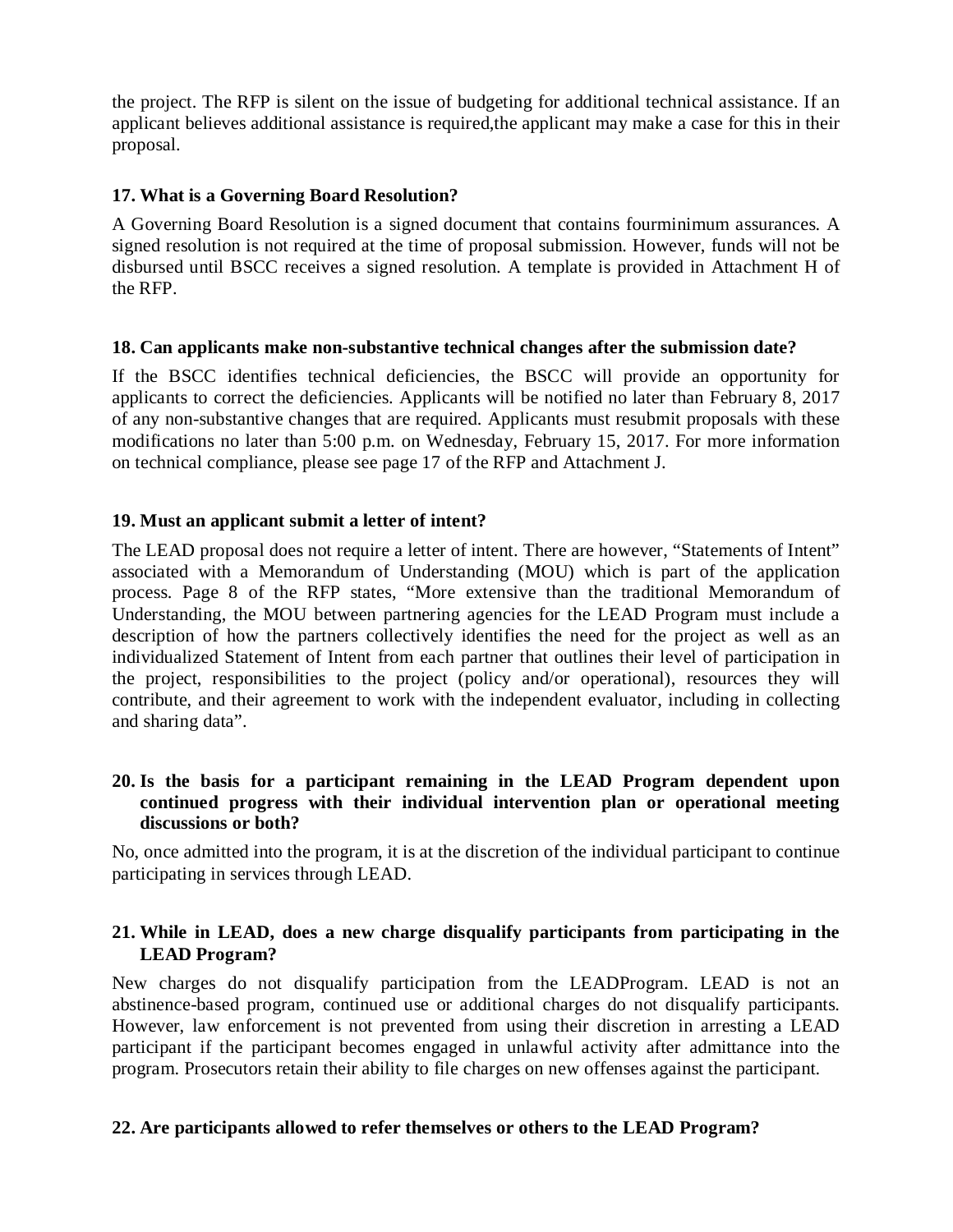Yes, potential participants can approach LEAD law enforcement officers to request a referral into the LEAD program. Law enforcement officers would then assess whether the individual had been engaged in activity which would make them made them eligible for LEAD in the catchment area.

### **23. Can case managers make social contact referrals to LEAD?**

Yes, case managers may identify potential referrals from their engagement with participants out in the field. Case managers may make the case for referral an individual during the course of operational work group meetings. If a local LEAD Program has the capacity to accept social referrals they are free to do so.However, pre-booking referrals should take precedence over social contact referrals.

### **24. Is there a role for courts in the initial referral process?**

The LEAD Program is designed to make initial referral determinations at the point of an individual's contact with law enforcement. However, if participants acquire new charges while in LEAD, there will be some level of engagement with prosecutors and the courts.

### **25. What is the role of the project manager?**

The project manager coordinates and mediates between all the parties involved (i.e. Stakeholder Policy Group, Operational workgroup, law enforcement, prosecutors, and case managers). Project Managers will also engage in community based outreach.

# **26. How do grantees determine capacity as well as case load sizes for their LEAD projects?**

Based on the experiences of the Seattle modelcapacity is determined in part by the resources and services available and the case manager's optimum case load is approximately 25 cases per case manager.

### **27. Can a local LEAD Program site add additional elements to the evaluation? What would be the protocol for this?**

Yes, a program site may have its local evaluation team work with the LEAD Program evaluators to facilitate additional evaluation elements.

#### **28. Are mental health issues or mental health variables included in the evaluation?**

Yes, mental health aspects will be incorporated into a broader category of health variables. LEAD evaluators will work with each local program site to define mental health variables.

#### **29. What is an evidence-based project?**

A project for which the practices have been substantiated by research, data, or empirical studies. When designing their projects, applicants should implement a program that can be substantiated by scientific research as effective. Please consult the RFP for resources on evidence-based programs, practices and principles.